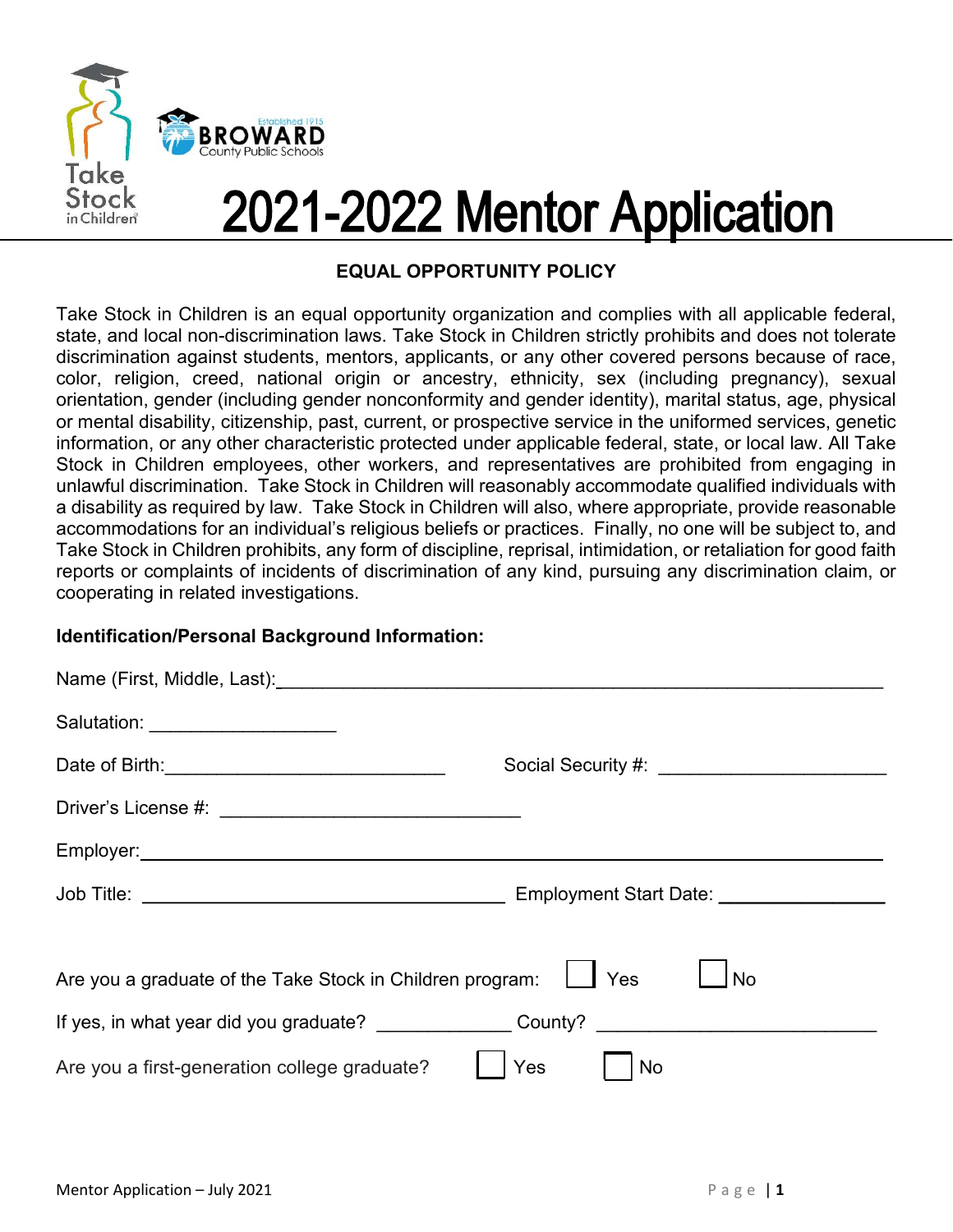| How do you identify?                                                               |
|------------------------------------------------------------------------------------|
| <b>Gender Diverse</b><br>Gender:<br>Female<br>Male                                 |
| American Indian/Native American<br>Black/African-American<br>Race:<br>Asian        |
| Pacific Islander/Hawaiian<br>Multiracial<br>White                                  |
| Other_<br>Ethnicity: Are you of Hispanic, Latinx, or Spanish origin?<br> No<br>Yes |
| Additional Language(s) spoken:                                                     |
| $ 41-50 $<br>Age: (check one):     18-30  <br>31-40<br>51-60<br>$61+$              |
| Are you married?<br>No<br>Yes                                                      |
| Do you have children?<br>No<br>Yes                                                 |
| If so, please tell us the following:                                               |
| # Children ________ Age(s) ______________                                          |
|                                                                                    |
|                                                                                    |

| <b>Mentor Contact Information:</b>       |            |
|------------------------------------------|------------|
|                                          |            |
| City, State, Zip: 2000 City, State, Zip: |            |
|                                          |            |
|                                          |            |
|                                          |            |
|                                          |            |
|                                          |            |
|                                          |            |
|                                          |            |
|                                          |            |
|                                          |            |
| Mentor Application - July 2021           | Page   $2$ |
|                                          |            |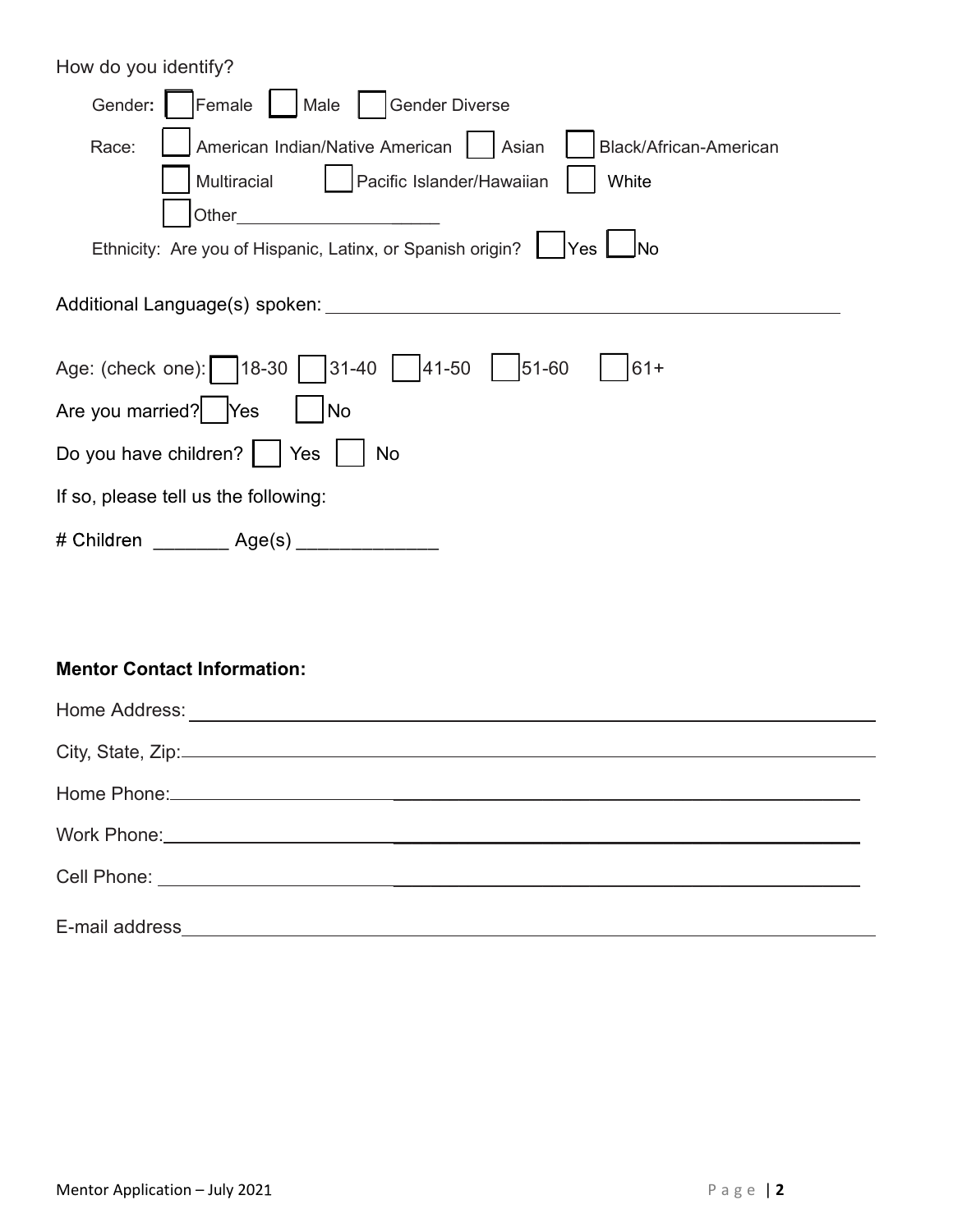| Highest education level completed (Check all that apply):                                                                                                                          |                                           |
|------------------------------------------------------------------------------------------------------------------------------------------------------------------------------------|-------------------------------------------|
| some school, not a high school graduate<br>  GED                                                                                                                                   | high school graduate                      |
|                                                                                                                                                                                    | _from_______________________________      |
|                                                                                                                                                                                    | _from ___________________________         |
|                                                                                                                                                                                    |                                           |
|                                                                                                                                                                                    | _from ___________________________________ |
|                                                                                                                                                                                    | from $\qquad \qquad$                      |
| other_                                                                                                                                                                             |                                           |
| Are you currently enrolled in any education or training program?<br>If yes, please specify:                                                                                        | <b>No</b><br> Yes                         |
| <b>Mentor Information:</b>                                                                                                                                                         |                                           |
| How would you describe your communication style?                                                                                                                                   |                                           |
| $\rfloor$ friendly and outgoing $\lfloor$ usually wait to be approached by someone<br>reserved until I get to know someone                                                         |                                           |
| I am interested in becoming a mentor because: (check all that apply)                                                                                                               |                                           |
|                                                                                                                                                                                    |                                           |
|                                                                                                                                                                                    |                                           |
| $\boxed{\phantom{a}}$ I like children                                                                                                                                              | I have the time to give                   |
|                                                                                                                                                                                    |                                           |
| I think I'd be a positive role model<br>I overcame difficulties growing up and would like to help someone else<br>I think I have the personality and abilities to be a good mentor |                                           |
| am interested in making a difference in the life of a child                                                                                                                        |                                           |
|                                                                                                                                                                                    |                                           |
|                                                                                                                                                                                    |                                           |
| $\bigsqcup$ I believe in the value of mentoring $\bigsqcup$ I wish I had a mentor when I was a teenager                                                                            |                                           |
|                                                                                                                                                                                    |                                           |
| Mentor Application - July 2021                                                                                                                                                     | Page $ 3$                                 |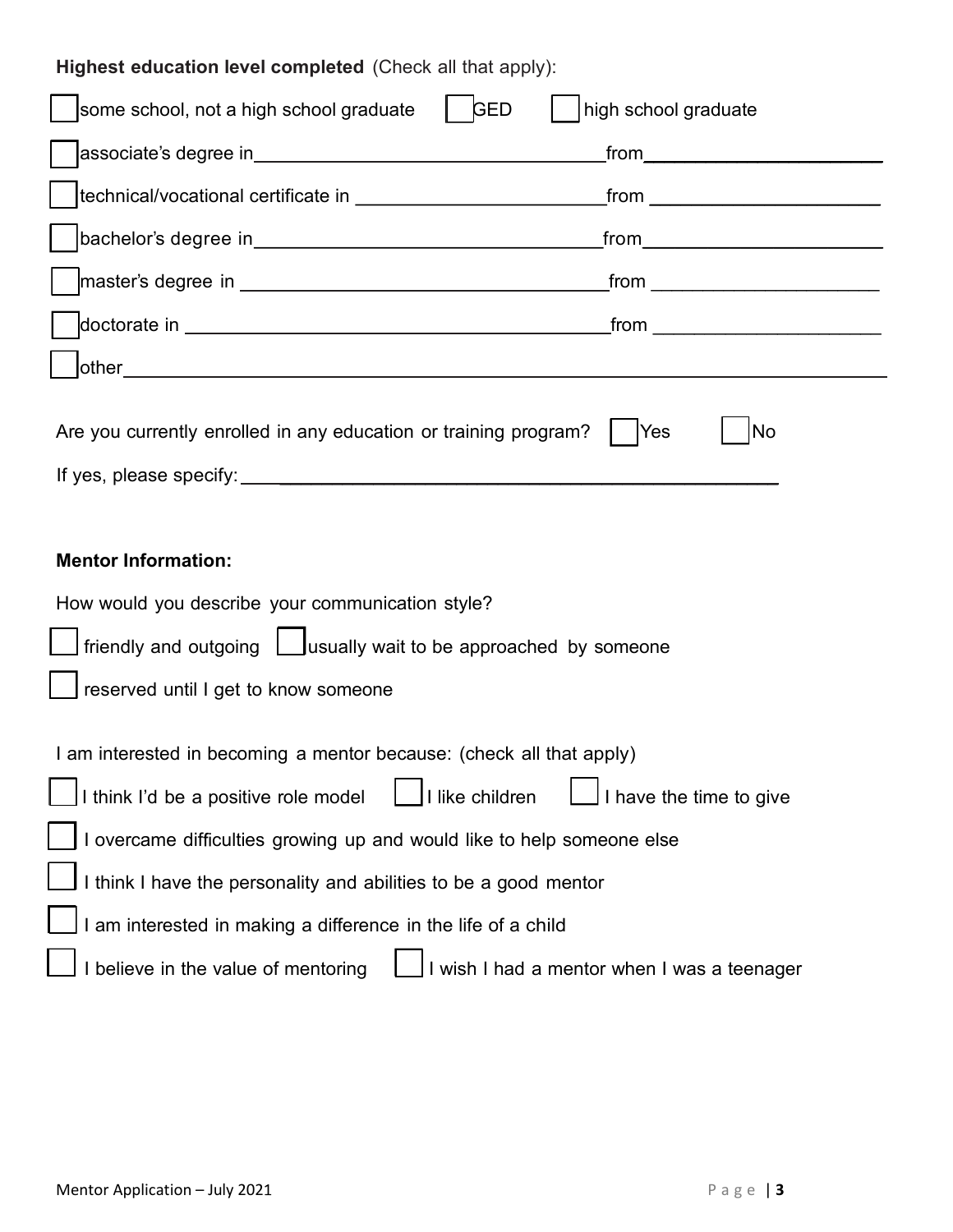| Do you have any specific training or experience in dealing with any of the following topics: (check<br>all that apply, and if yes, then please explain.) |
|----------------------------------------------------------------------------------------------------------------------------------------------------------|
|                                                                                                                                                          |
|                                                                                                                                                          |
|                                                                                                                                                          |
|                                                                                                                                                          |
|                                                                                                                                                          |
|                                                                                                                                                          |
|                                                                                                                                                          |
|                                                                                                                                                          |
|                                                                                                                                                          |
|                                                                                                                                                          |
|                                                                                                                                                          |
| Self-Advocacy entertainment of the contract of the contract of the contract of the contract of the contract of                                           |
|                                                                                                                                                          |
|                                                                                                                                                          |
|                                                                                                                                                          |
|                                                                                                                                                          |
|                                                                                                                                                          |
| List any clubs or organizations of which you are currently a member: ______________________________                                                      |
|                                                                                                                                                          |
| Are there any particular challenges you would prefer not to handle as a mentor?                                                                          |
|                                                                                                                                                          |
|                                                                                                                                                          |
|                                                                                                                                                          |
|                                                                                                                                                          |
| Mentor Application - July 2021<br>Page $ 4$                                                                                                              |
|                                                                                                                                                          |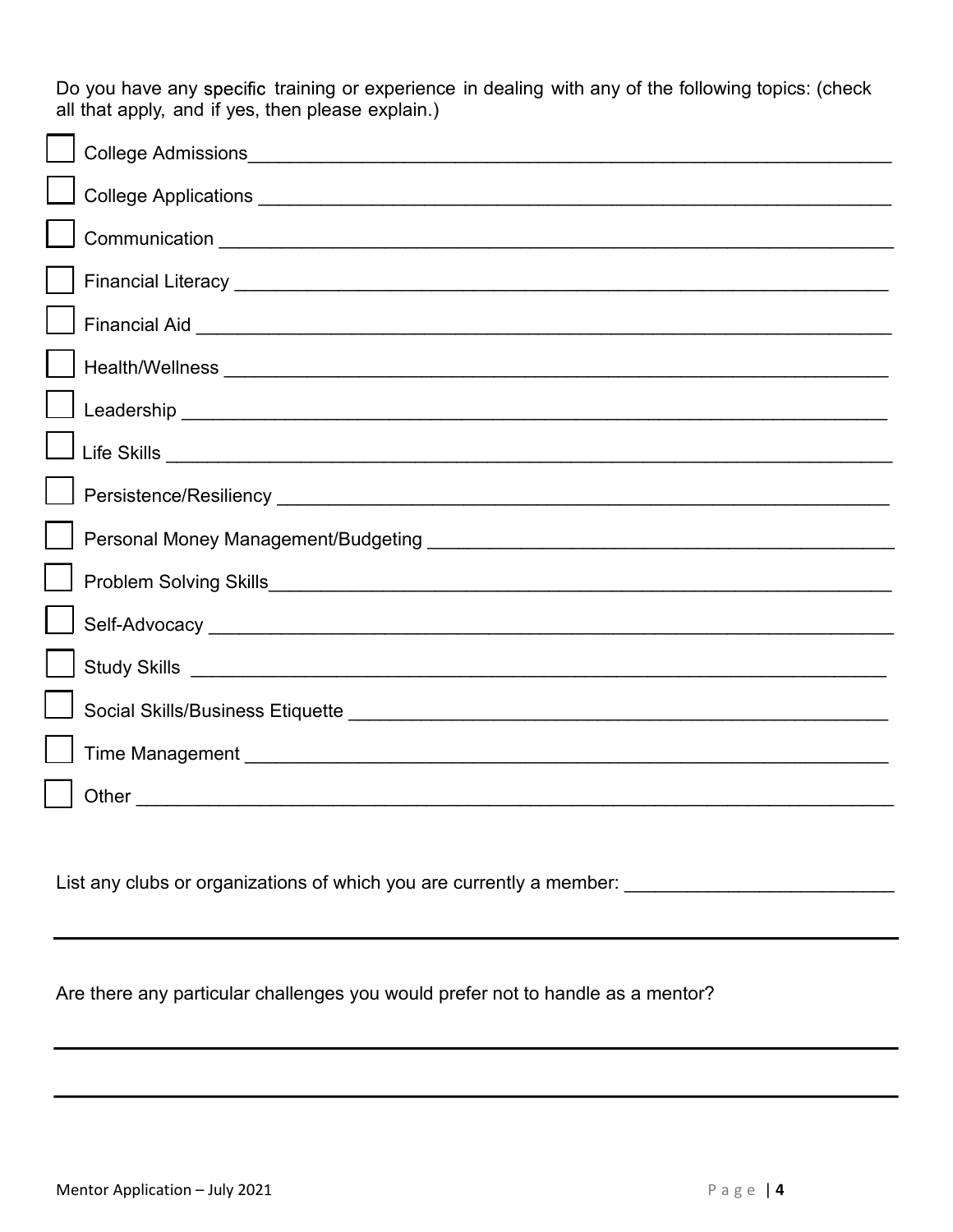| Which of the following activities do you enjoy participating in or watching? (Check all that apply)                                                                        |
|----------------------------------------------------------------------------------------------------------------------------------------------------------------------------|
|                                                                                                                                                                            |
|                                                                                                                                                                            |
|                                                                                                                                                                            |
| Mechanics/Science   Literature<br>Outdoor Life<br>Pop Culture (Movies, TV, etc.)                                                                                           |
| $\blacksquare$ Music<br><b>Other</b><br>Collecting<br><u> 1980 - Jan Barat, martin amerikan basal dan berasal dari berasal dalam basal dalam basal dan berasal dalam b</u> |

The undersigned acknowledges and agrees that 1) the applicant is not obligated, if called upon, to perform the volunteer services herein applied for; 2) Take Stock in Children is not obligated to assign or actively seek to assign the applicant a Take Stock in Children student; 3) as part of the Take Stock in Children matching process, additional information may be requested from the applicant, and 4) Take Stock in Children reserves the right at all times to terminate any match between any volunteer mentor and student for whatever cause. Is there anything else you would like us to know about you? If yes, please explain:<br>
The undersigned acknowledges and agrees that 1) the applicant is not obligated, if called upon, to<br>
perform the volunteer services herein The undersigned acknowledges and agrees that 1) the applicant is not obligated, if called upon, to<br>perform the volunteer services herein applied for; 2) Take Stock in Children is not obligated to assign<br>or activity seek to

I declare that all of the statements made in this application are true, complete and correct to the best

As a mentor in the Take Stock in Children program, I will always act in a behavior that is in the best interest of my student. Accordingly, I pledge to each of the following volunteer policy statements.<br>
Please initial yo As a mentor in the Take Stock in Children program, I will always act in a behavior that is in the best interest of my student. Accordingly, I pledge to each of the following volunteer policy statements.

- I will adhere to all volunteer policies of my local school district.
- I will notify Take Stock in Children if I must terminate my mentor position for any reason.
- I will notify my student or his or her school liaison or the Take Stock in Children College Success Coach if I am unable to attend a previously scheduled mentoring session.
- \_\_\_\_ I will not willfully arrange unmonitored contact with my student or without the supervision of Take Stock in Children or school officials.
- I will not drive my student in my car.
- I understand that Take Stock in Children will terminate my relationship with my student if I violate any of the above policies.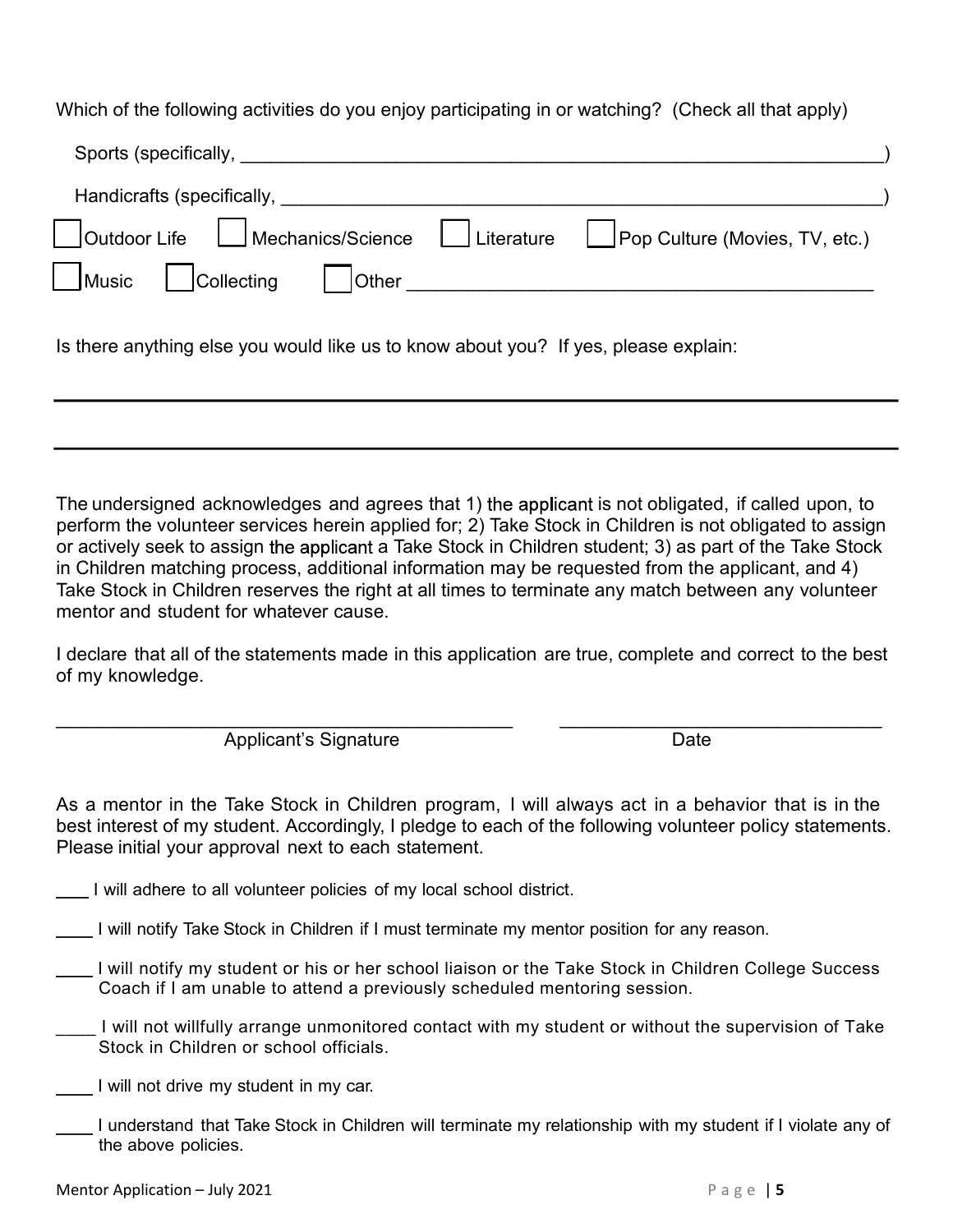### **REFERENCES**

|             | <b>REFERENCES</b>                                                                                                                                                                                                                                                                                       |          |                          |
|-------------|---------------------------------------------------------------------------------------------------------------------------------------------------------------------------------------------------------------------------------------------------------------------------------------------------------|----------|--------------------------|
|             | Please print COMPLETE name, address, and relationship of three people. They must have known<br>you for at least 2 years. Each should be in a position to evaluate your qualifications as a mentor.<br>Please do not include family members, current boyfriends, girlfriends, or fiancées as references. |          |                          |
| Name        | <b>Address</b>                                                                                                                                                                                                                                                                                          | Zip Code | Phone #                  |
|             |                                                                                                                                                                                                                                                                                                         |          |                          |
|             |                                                                                                                                                                                                                                                                                                         |          |                          |
| 2.          |                                                                                                                                                                                                                                                                                                         |          |                          |
|             |                                                                                                                                                                                                                                                                                                         |          | Years Known ____________ |
| 3.          |                                                                                                                                                                                                                                                                                                         |          |                          |
|             | Relationship <b>Relationship Relationship Relationship Relationship Relationship</b>                                                                                                                                                                                                                    |          |                          |
|             | If you are currently employed, please print the name and address of your work supervisor. If<br>employed less than 6 months, the previous employer.                                                                                                                                                     |          |                          |
| 4.          |                                                                                                                                                                                                                                                                                                         |          |                          |
| <b>Name</b> | <b>Address</b>                                                                                                                                                                                                                                                                                          | Zip Code | Phone $#$                |
|             | <b>Liability Release/Consent for Release Information</b>                                                                                                                                                                                                                                                |          |                          |
|             |                                                                                                                                                                                                                                                                                                         |          |                          |

| 4<br>. . |  |  |
|----------|--|--|
|          |  |  |

### Liability Release/Consent for Release Information

I do hereby af rm the above information is true. I understand if denied acceptance into a mentoring program, no reason for denial will be given. I hereby consent to

*Take Stock in Children of Broward County, Inc.* to release information to other entities, agencies, or individuals. I hereby release Take Stock in Children from any liability whatsoever for any information released or any acts or omissions connected with this application. I understand and consent to Take Stock in Children examining any and all available records or information from any source, to include but not be limited to criminal records.

released or any acts or omissions connected with this application. I understand and consent to Take Stock<br>in Children examining any and all available records or information from any source, to include but not be<br>inited to I hereby allow Take Stock in Children to release any information compiled from my interview, references, or other sources pertaining to my application to become a mentor to Take Stock in Children. Take Stock in Children will use this information for the purpose of evaluating my ability to meet the initial criteria to serve as a mentor with a mentoring agency. I hereby release Take Stock in Children from any liability, debt, claim, suit, or obligation of any nature whatsoever should any information be obtained by any other individual, party, or entity of any nature whatsoever.

*As a mentor/volunteer, I agree to abide by the policies of The School Board of Broward County, Florida, which include periodic security background checks. By my signature, I certify that I know, understand and agree that any false statement or omission of requested information will result in the immediate termination of my participation in this program. (As a volunteer, I agree to abide by the policies of The School Board of Broward County, Florida.)* 

\_\_\_\_\_\_\_\_\_\_\_\_\_\_\_\_\_\_\_\_\_\_\_\_\_\_\_\_\_\_\_\_\_\_\_\_\_\_\_ \_\_\_\_\_\_\_\_\_\_\_\_\_\_\_\_ \_\_\_\_\_\_\_\_\_\_\_\_\_\_\_\_\_\_\_\_\_\_\_\_\_\_\_\_\_\_\_\_\_\_